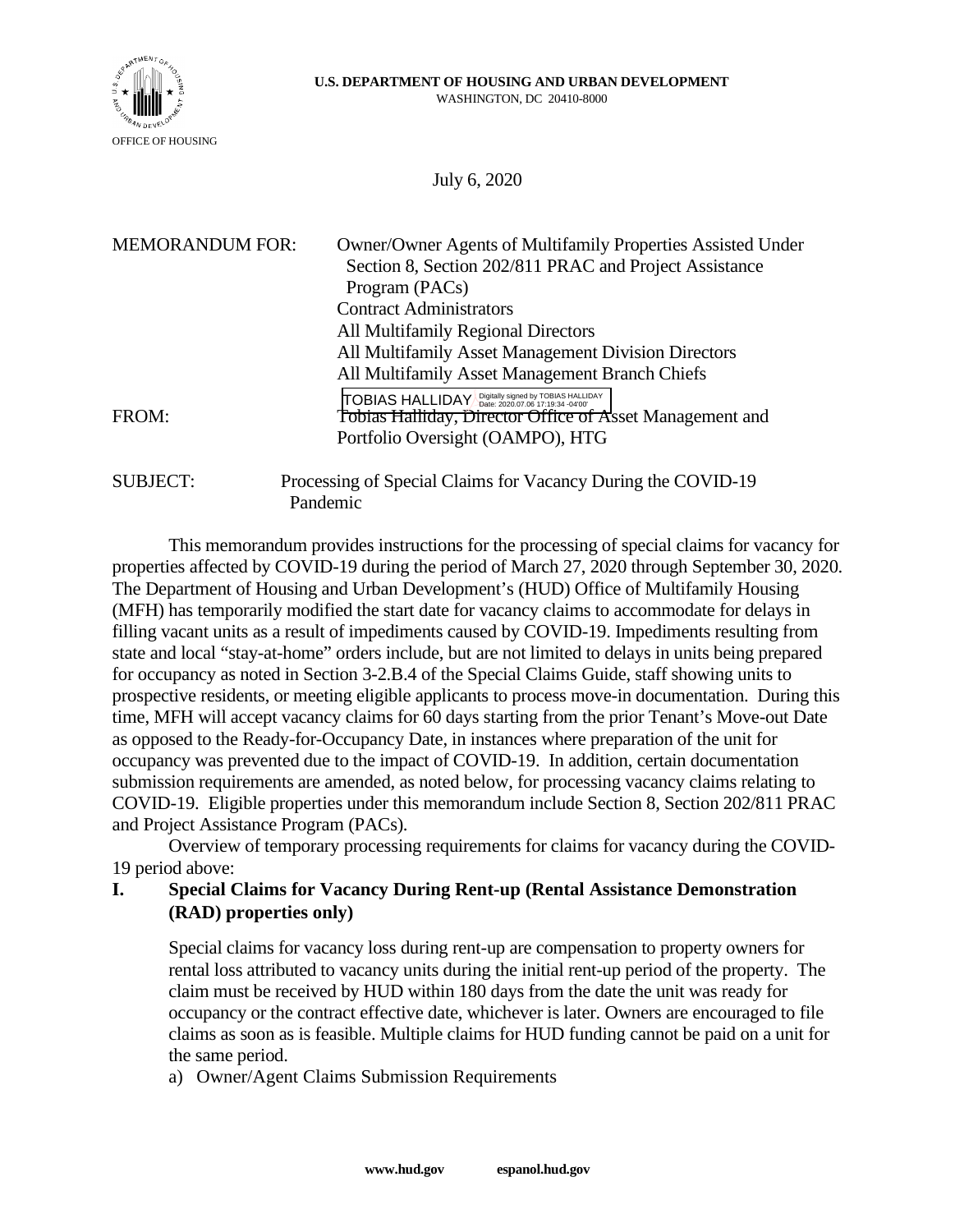1. Claim forms:

HUD-52670-A Part 2, Special Claims Schedule

- HUD- 52671-B, Special Claims for Vacancies During Rent-up (for claims submitted under this Memo, mark top of form "COVID-19")
- 2. Supporting Documentation:
	- A list of all units leased and available for lease as of the effective date of the Permission to Occupy (For HUD-92485) signed by the HUD Architect/Engineer or the effective date of the contract, whichever is later. In addition, justification must be provided for all units explaining why they remain vacant as a result of the COVID-19 pandemic.
	- A certification that property marketing is compliant under the Affirmative Fair Housing Marketing Plan (AFHMP).
	- All other documentation requirements remain the same with the exception of documentation related to owner efforts to process applicants that have been impeded by COVID-19.
- 3. Submit claim forms and documentation to your HUD Field Office.
- b) HUD Field Office Claim Review

HUD Offices must process special claims for vacancy loss during rent-up by following the Special Claims Guide with the exception of following the date and documentation instructions specified above.

## **II. Special Claims for Vacancy Loss After Rent-up (Regular Vacancy)**

A special claim for vacancy loss after rent-up is compensation to the property owner for the loss of rental income of a unit that was previously occupied by an assisted tenant but has become vacant for circumstances beyond the owner's control. The claim must be received by HUD/ CA within 180 days from the date the unit was vacated by a former tenant. Multiple claims for HUD funding cannot be paid on a unit for the same period. a) Owner/Agent Claims Submission Requirements

- 1. Claim forms: HUD-52670-A Part 2, Special Claims Schedule HUD- 52671-C, Special Claims for Regular Vacancies *(use the day after the prior tenant move-out date to calculate the vacancy loss payment not to exceed 60 days)*  (for claims submitted under this Memo, mark top of form "COVID-19")
- 2. Supporting Documentation: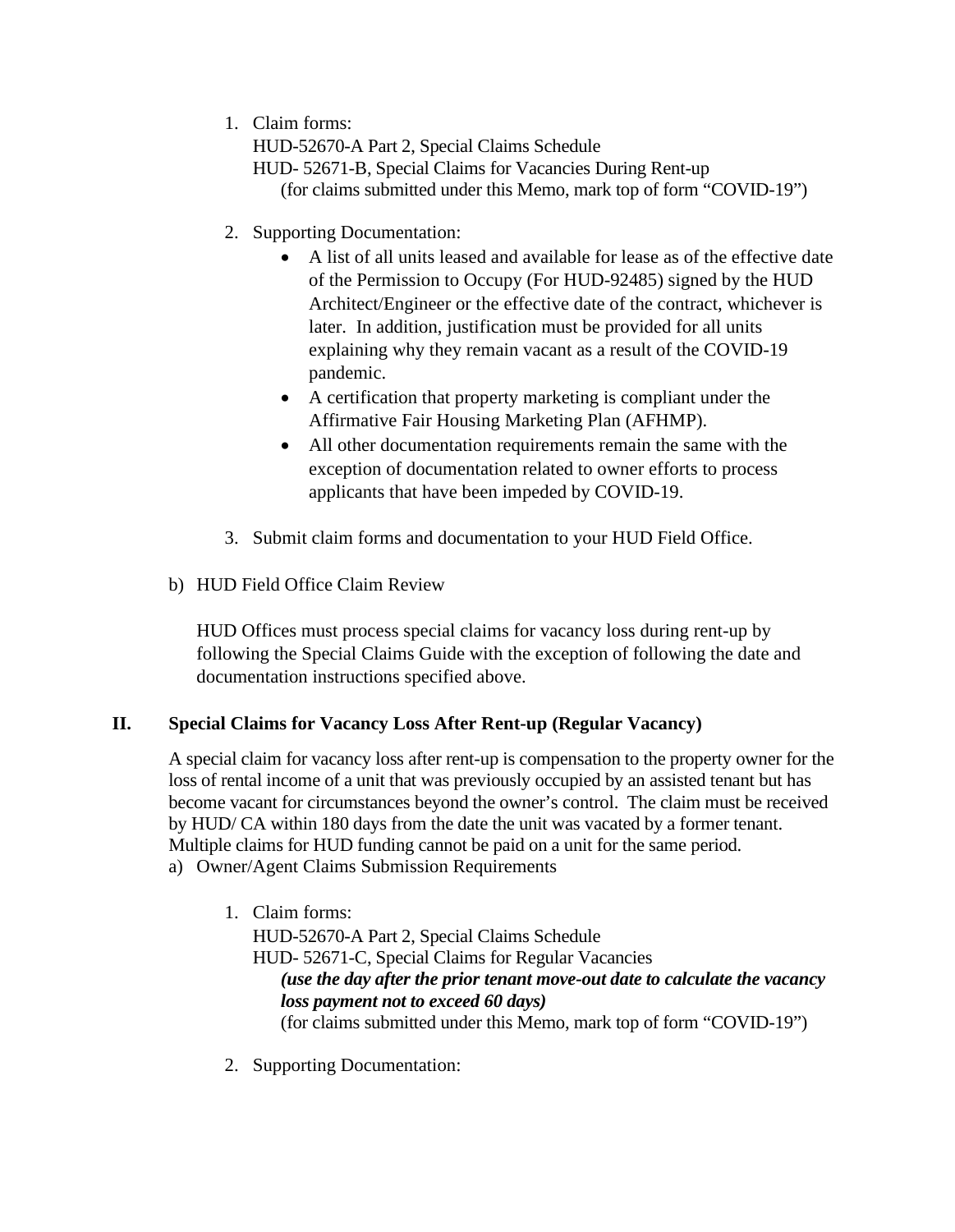- Documentation as noted in the Special Claims Guide except with respect to unit readiness.
- Owner certification that COVID-19 has impeded the owner's efforts to fill the vacancy.
- Justification for all units explaining why the units remain vacant as a result of the COVID-19 pandemic.
- Certification that property marketing is compliant under the Affirmative Fair Housing Marketing Plan (AFHMP).
- 3. Submit claim forms and documentation to HUD/CA.
- b) HUD/CA Claim Review

HUD/CA must process special claims for regular vacancy loss following the Special Claims Guide with the exception of following the date and documentation instructions specified above.

In the event a property owner has submitted either of the vacancy claim types above prior to the issuance of this memorandum , and the special claim(s) has been processed for payment, the owner may submit a supplemental vacancy claim for the gap period from the prior tenant's move-out date to the unit's ready for occupancy date. The gap period of days added to the days claimed on the prior claim submission must not exceed 60 days. No overlap in days can be claimed for payment.

If you have any questions, please contact Belinda Koros at [Belinda.P.Koros@hud.gov](mailto:Belinda.P.Koros@hud.gov) or via phone at 202-402-3615.